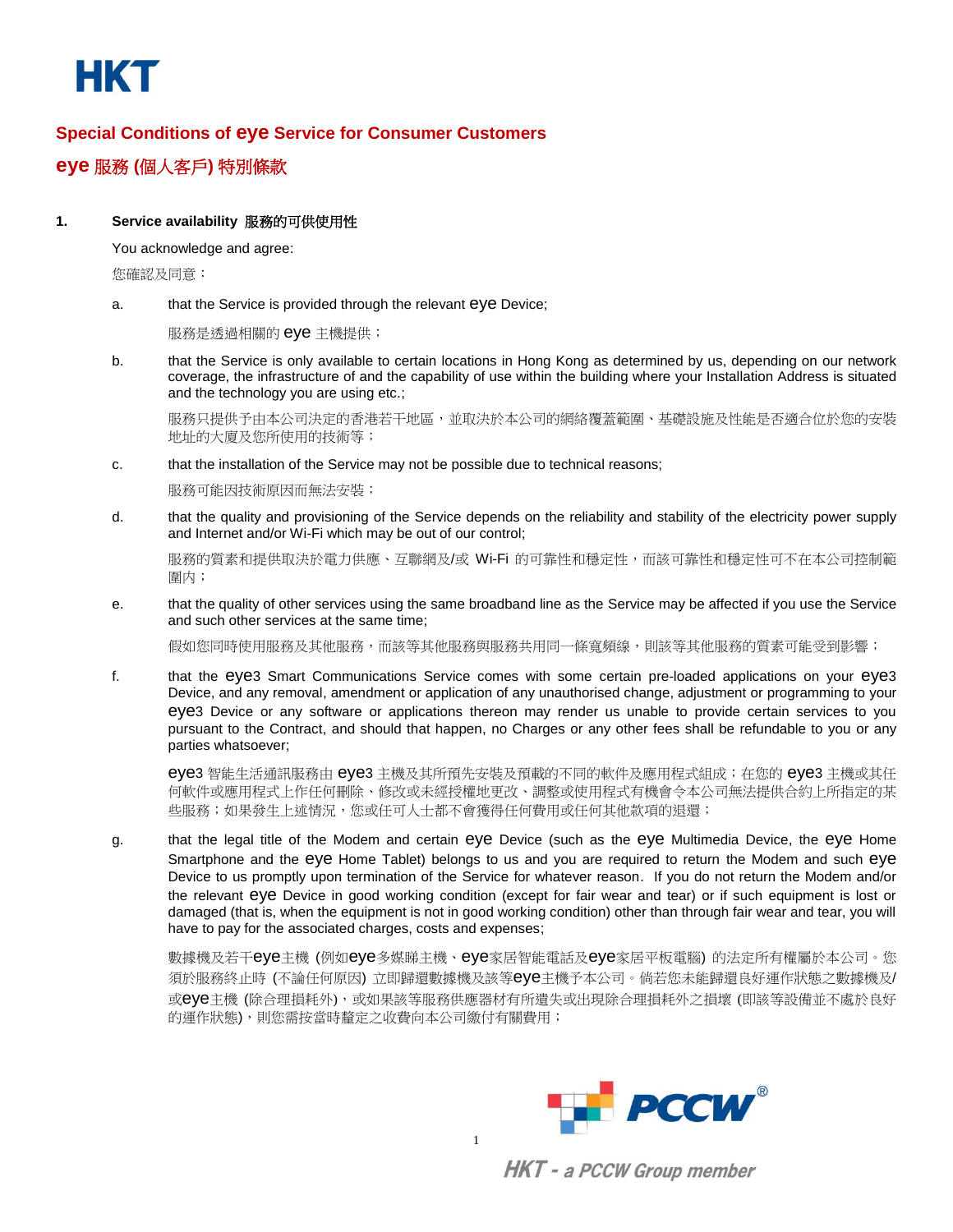

h. that the legal title of certain eye Device (such as the eye2 Device and the eye3 Device) belongs to you upon your subscription of the Service, and if your eye2 Communication Package or eye3 Smart Communications Service (as the case may be) is terminated for whatever reason before the expiry of any Commitment Period, you are required to pay us Cancellation Charge for the relevant eye Device and any other charges as specified in your relevant Service Guide for the Service; and

若干 eye 主機 (例如 eye2 主機或 eye3 主機) 的法定所有權於您申請服務後屬於您所有,假如您的 eye2 通訊組合或 eye3 智能生活通訊服務 (視乎情況而定) 於任何承諾期完結前被終止 (不論任何原因),您須繳付給我們有關 eye 主機 的取消費以及任何其他於服務的有關服務指引註明的收費;及

i. that we reserve the right to terminate or not to provide the Service or any other services to those customers who have previously found our service to be unacceptable despite it being provided in accordance with the terms and conditions of the relevant Licence and at our normal service levels.

我們保留權利終止或不提供服務或任何其他服務予某些客戶,如該等客戶曾認為我們的服務是不可接受的,儘管我們已 按照相關牌照的條款及條件以及我們的正常服務水平而提供該等服務。

#### **2. Porting failure** 轉攜失敗

For certain Service plan, we will provide you with a new phone number for your use with the Service, pending the Porting of your existing phone number for local fixed line service provided by another telecommunications operator. If you cancel the Service as a result of Porting failure not caused by our fault, all the pre-payments made by you for the Service shall not be refunded by us or be transferred to you.

在若干服務計劃下,本公司將向您提供一個新電話號碼,以供您使用服務,直到您由另一電訊營運商轉攜本地固網服務的原電話 號碼至本公司為止。如您非因本公司過失導致轉攜失敗而取消服務,則本公司概不退還或轉賬給您為服務所支付的所有預繳費 用。

#### **3. Installation Address** 安裝地址

The Service and the relevant information or Content services may be used for personal use and must not be used for commercial or business purposes. Certain Content on the eye3 Device may be accessible outside the Installation Address. You agree that we can provide your Installation Address and/or your Personal Data to the Government Agency (such as the Hong Kong emergency services) in handling an emergency incident when required to do so by such Government Agency.

服務及相關資訊或內容服務只供個人使用,不得用作商業或營業用途。eye3 主機的若干內容可能可於安裝地址外使用。您同 意,在處理緊急事件時,本公司可按有關政府機構要求,向該政府機構 (如香港緊急服務) 提供您的安裝地址及/或個人資料。

#### **4. Information or Content services** 資訊或內容服務

For the use of the Content services through the Service, you agree that:

#### 就透過服務使用的內容服務,您同意:

a. certain Third Party Providers may authorise us to collect the charges for their services and your payment to us shall be used for the payment of the Service first;

雖然若干第三方供應商可授權本公司代收他們的服務費,但您所支付本公司的款項將先用作繳付本公司的服務費用;

b. any Content provided by us or the Third Party Providers is for reference only and is not intended for commercial or business purposes, and we or any Third Party Providers are not responsible for the accuracy, completeness or timeliness of such information or Content services;

本公司或第三方供應商提供的任何內容僅供參考,並非用作商業或營業用途,本公司或任何第三方供應商對該等資訊或 內容服務的準確性、完整性或及時性概不負責;

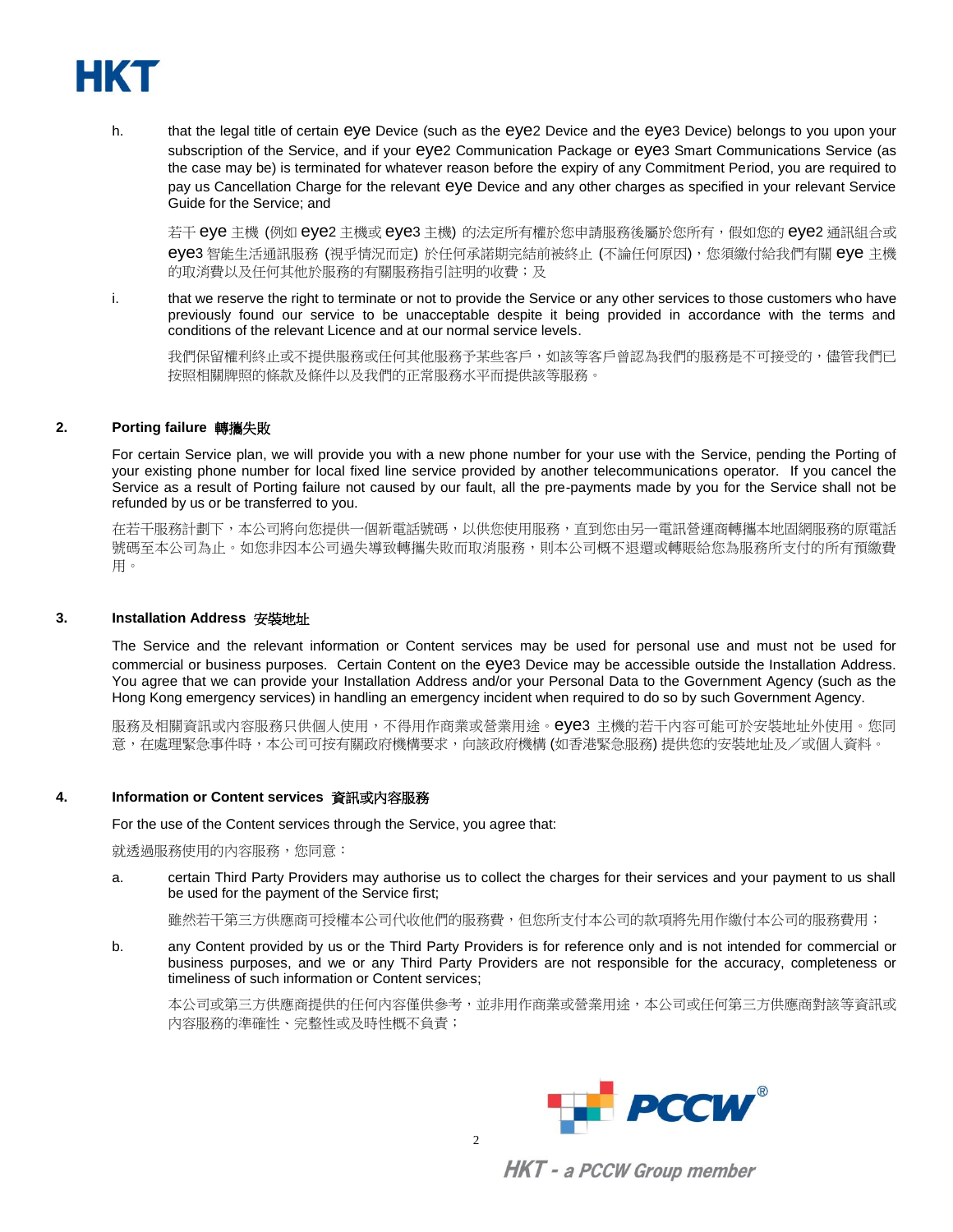

c. you are responsible for ensuring that minors do not have access to Content that is unsuitable for viewing by minors through the Service;

您須負責確保未成年人士無法透過服務接入不適合未成年人士觀看的內容;

d. we or the Third Party Providers may terminate, suspend, withdraw or restrict access to all or any of the Content services with or without notice to you;

在有或沒有向您發出通知的情況下,本公司或第三方供應商可終止、暫停、撤銷或限制接入所有或任何內容服務;

e. you shall comply with, and shall procure that all users of the Content services shall comply with, all the applicable law and regulatory requirements; and

您及您授權使用內容服務的所有人士須遵守所有適用的法律及法規;及

f. if we are the Content service provider, we may change the terms and conditions for such Content service we provide at any time with or without notice to you.

如本公司乃內容服務之供應商,本公司可在有或沒有向您發出通告的情況下,更改該內容服務的條款及條件。

# **5. SMS** 短訊服務

5.1 You shall give us at least three (3) days' advance written notice if you choose not to receive any Broadcast Messages and/or any incoming SMS sent through the Service.

如果您選擇不透過服務接收任何廣播訊息及/或任何短訊服務,您須預先三(3) 天前給予我們書面通知。

5.2 For SMS exchanged by you through the Service, such SMS shall only be in text format. The SMS can be sent to or received from:

透過服務收發的短訊僅可為文字格式。短訊可發往或發自:

a. another customer of our local fixed line service using a compatible device with fixed line SMS functions;

本公司本地固網服務的另一名客戶,但此客戶須要使用兼容的儀器並具有固網短訊服務功能;

b. any other person using local mobile phone services; and

使用本地流動電話服務的任何其他人士;及

c. any persons using fixed line or mobile phone services in certain overseas countries specified by us.

在本公司指定的若干海外國家使用固網或流動電話服務的任何人士。

Unless the Service you choose allows you to do so, each SMS shall only contain a maximum of (i) 160 characters in English; or (ii) 70 characters in Chinese alone or in both Chinese and English. Any space, symbol and punctuation mark used in the SMS shall be treated as a character.

除您選擇的服務允許外,每個短訊最多僅可包含 (i) 160 個英文字母;或 (ii) 70 個中文字或 70 個中文字及英文字母總計。短訊中 使用的任何空格、符號及標點被視為一個字或字母。

## **6. Links and related advertisement** 連結及相關廣告

You may, as the result of responding to certain links or advertisements accessed via the Service, receive correspondence from or engage in correspondence with Third Party Providers regarding the promotion and/or the sale or purchase of Third Party Providers' products or services. You acknowledge and agree that we have not reviewed any off-site pages which are provided by Third Party Providers, any websites provided by Third Party Providers which are linked to the Service, or any Content which are provided by Third Party Providers. Any dealings you may have with any Third Party Providers are at your sole discretion and risk. We shall not be, in any way, responsible for or liable to:

您有可能透過回應經由服務進入某些連結或廣告,就第三方供應商的產品或服務的促銷及/或銷售或購買,收到由第三方供應商 發出之信件或與第三方供應商通信。您確認並同意本公司並沒有審核任何由第三方供應商提供的離線網頁、任何由第三方供應商

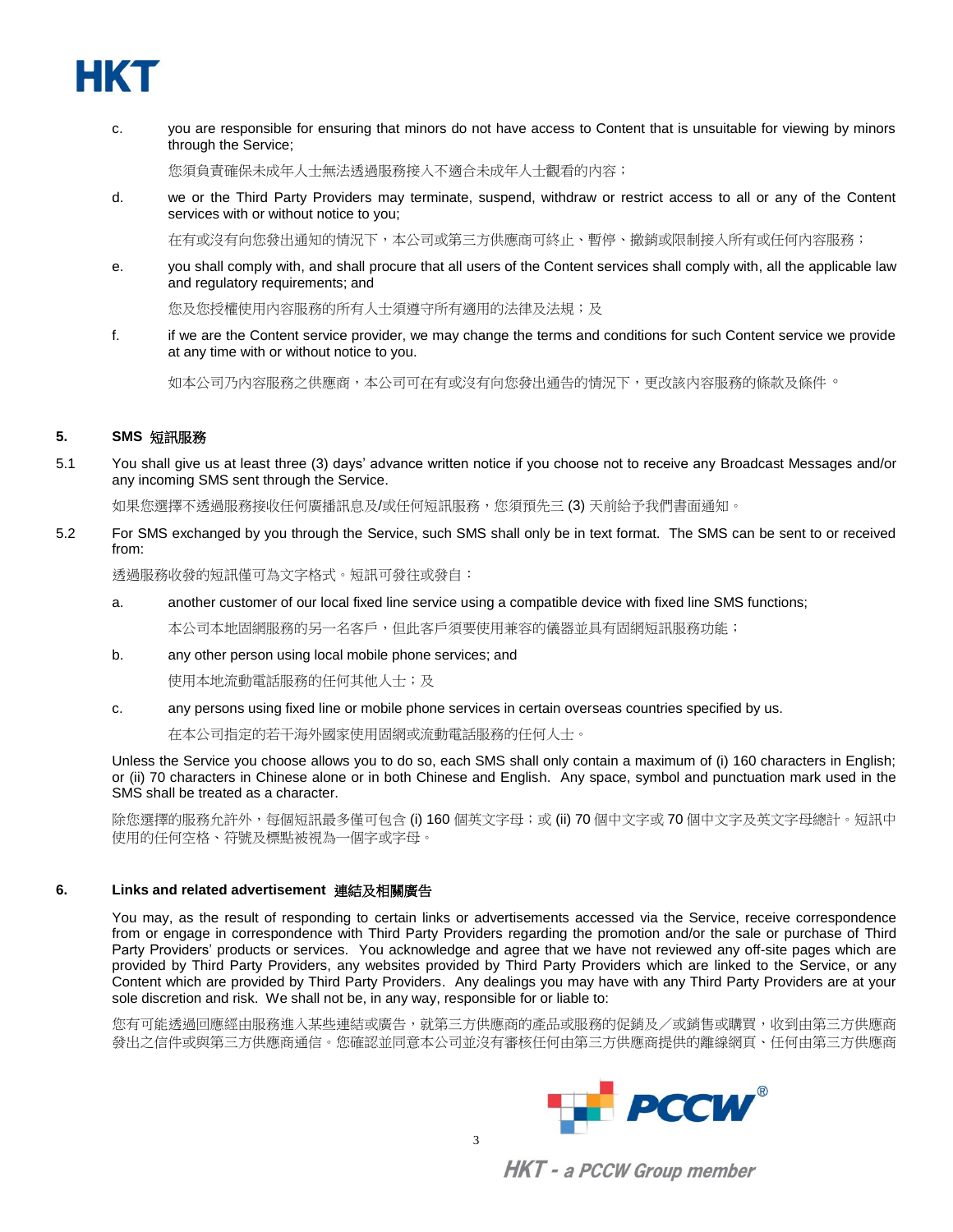

提供並連結至服務的網站,或任何由第三方供應商提供的內容。您須獨自承擔與任何第三方供應商的任何交易之風險。本公司在 任何情況下均對下列事項概不負責或承擔法律責任:

a. any Content of any off-site pages which are provided by Third Party Providers, any Content of any websites provided by Third Party Providers which are linked to the Service, or any Content provided by Third Party Providers;

任何由第三方供應商提供的離線網頁的內容、任何由第三方供應商提供並連結至服務的任何網站的內容,或任何由第三 方供應商提供的內容;

b. any Broadcast Messages sent through the Service; or

任何透過服務發送的廣播訊息;或

c. any correspondence, associated sale or purchase, delivery of or dealings with or payment to any Third Party Providers, any goods or services as offered or provided by Third Party Providers, or any associated terms, conditions, warranties or representations in relation to any such goods and services offered or provided by such Third Party Providers.

任何與第三方供應商的通信、相關的銷售或購買、供應或付款、由第三方供應商提供的任何商品或服務,或任何就第三 方供應商提供的任何商品或服務的相關條款、條件、保證或聲明。

## **7. Third Party Applications (if applicable)** 第三者應用程式 **(**如適用**)**

7.1 For the access and/or download of the Third Party Applications, you acknowledge and agree that:

您確認並同意於進入及/或下載第三者應用程式時:

a. any Third Party Applications (whether preloaded by us or downloaded by you) are accessed and/or used at your sole discretion and risk;

您須獨自承擔進入及/或使用任何第三者應用程式 (不論是本公司預先下載或您親自下載) 之風險;

b. we shall not be responsible for or liable to your access, use, communication, transaction or any dealings with the Application Developers of the Third Party Applications via the Service;

本公司不會就您透過服務進入、使用任何第三者應用程式,或與第三者應用程式的應用程式發展商之通信、買賣或任何 交易負責或承擔任何法律責任;

c. the access and use of the Third Party Applications are subject to your compliance with all the applicable terms and conditions specified by the Application Developers;

您進入及使用第三者應用程式時受應用程式發展商訂定之所有適用條款及條件所約束;

d. usage of certain Third Party Applications may require you to pay a fee and you agree to pay all fees and charges that you or any user of the Service may incur; and

使用某些第三者應用程式可能需要您繳付費用,而您同意支付一切因您或任何服務使用者而引致之費用及收費;及

e. the Third Party Applications on the Service may be different from the version generally available in the Google Play Store and/or other Android Markets (as the case may be).

載於服務的第三者應用程式可能有別於 Google Play Store 及/或其他 Andriod Market (視乎情況而定) 通行之版本。

7.2 Some Third Party Applications are preloaded onto the eye Device or made available at the application store of the Service (where applicable) on an "as-is" basis. You may update such version on the eye Device as notified by us or the Application Developers from time to time if new version has been released.

某些第三者應用程式是按「現狀」原則預載至 eye 主機或於服務的應用程式商店提供 (在適用的情況下)。如有關程式的更新版 本被推出,您可在接到本公司或應用程式發展商之不時通知時更新該版本至 eye 主機。

7.3 We have the right to delete, remove, move, disable or block any access to any Third Party Applications preloaded or available at the application store of the Service (where applicable) at any time at our sole discretion, with or without notice, for the purpose of the Service.

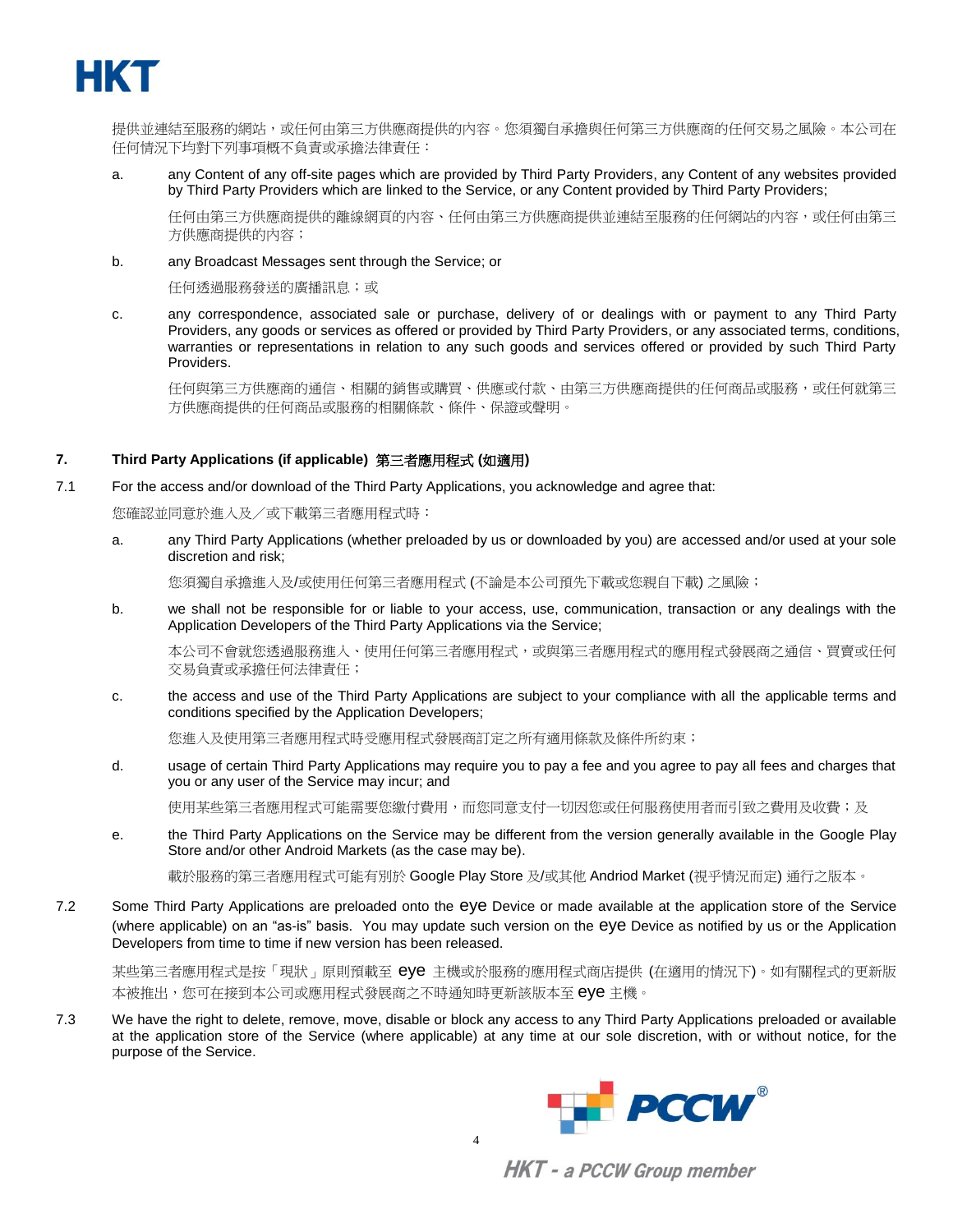

就服務而言,本公司有權在有或沒有通知您的情況下,於任何時間自行決定刪除、移除、搬移、截斷或攔阻任何預載或於服務的 應用程式商店提供 (在適用的情況下) 的第三者應用程式的進入。

7.4 You undertake to indemnify us against all actions, claims, demands, liabilities, losses, damages, costs and expenses of whatever nature that may result or which we may sustain, suffer or incur as a result of your or any user's (whether with or without your authorisation) access to, use of and/or conduct of transactions of the Service through the Third Party Applications.

您保証彌償本公司任何因您或任何使用者 (不論您授權與否) 就服務的進入、使用及/或透過第三者應用程式進行買賣而引起或 使本公司承受、蒙受或引致所有不論任何性質的訴訟、索償、索求、法律責任、損失、損害、費用及支出。

#### **8. Limitation** 限制

We do not warrant or represent that the Service or the eye Device will be uninterrupted, error-free, or free of computer viruses, worms, software bombs, hidden files, illicit codes, Trojan horse or any other harmful or malicious instructions. If re-set or replacement of the eye Device is required for any reasons, any data stored in the eye Device may be lost (including but not limited to any phonebooks or contact lists maintained) and no backup will be provided by us.

本公司並不保証或聲明服務或 eye 主機會不受中斷、無錯誤、或不含電腦病毒、蠕蟲、軟件炸彈、隱藏檔案、非法代碼、特洛 伊木馬或任何其他有害或惡意電腦指令。如因任何原因 eye 主機需要重新設定或更換,任何於 eye 主機之數據 (包括但不限於 任何被維持的電話簿資料或聯系人列表) 可能會遣失,而本公司不會為此等數據提供備份。

#### **9. Statistical information** 統計資料

You agree that we may provide anonymous statistical information (whether aggregated or segmental) on our customer's use of the Service (such as subscription and usage information) to existing and potential Third Party Providers and/or advertisers.

您同意,本公司可向現有和潛在的第三方供應商及/或廣告商提供有關本公司客戶使用服務 (如訂購和使用資料) 的全部或部分 之匿名統計資料。

#### **10. Repair of Equipment** 器材維修

If the Service, the eye Device or the Modem is under repair and you cannot use the Service, you are still required to pay us the Charges for the Service (unless we tell you otherwise) and pay the Third Party Providers the charges for the Content services they provide (unless the Third Party Providers tell you otherwise).

如服務、eye 主機或數據機正在維修,令您無法使用服務,您仍須向本公司支付服務費用 (惟本公司另行通知您除外),您並須 向第三方供應商支付其提供的內容服務的費用 (惟第三方供應商另行通知您除外)。

#### **11. Other discounts** 其他折扣

If you subscribe for the Service with a Commitment Period, you cannot enjoy any other discounts, rebates or promotional offers or rates provided by us for the Service, unless we tell you otherwise.

除本公司另行通知您,如您申請承諾期服務,則您不能享受本公司為服務提供的任何其他折扣、回贈、推廣優惠或推廣價。

#### **12. Warranties** 保養

Except for the network problems or failures, any requests for the maintenance, repair or replacement of the eye3 Device within or outside the warranty period shall be directly made to the Tablet Vendor.

除網絡問題或故障,eye3 主機於保養期內或外需要進行維修、修理或更換的要求,您應直接與平板電腦供應商聯絡。

#### **13. Liabilities in respect of the eye3 Device** 有關 **eye3** 主機的法律責任

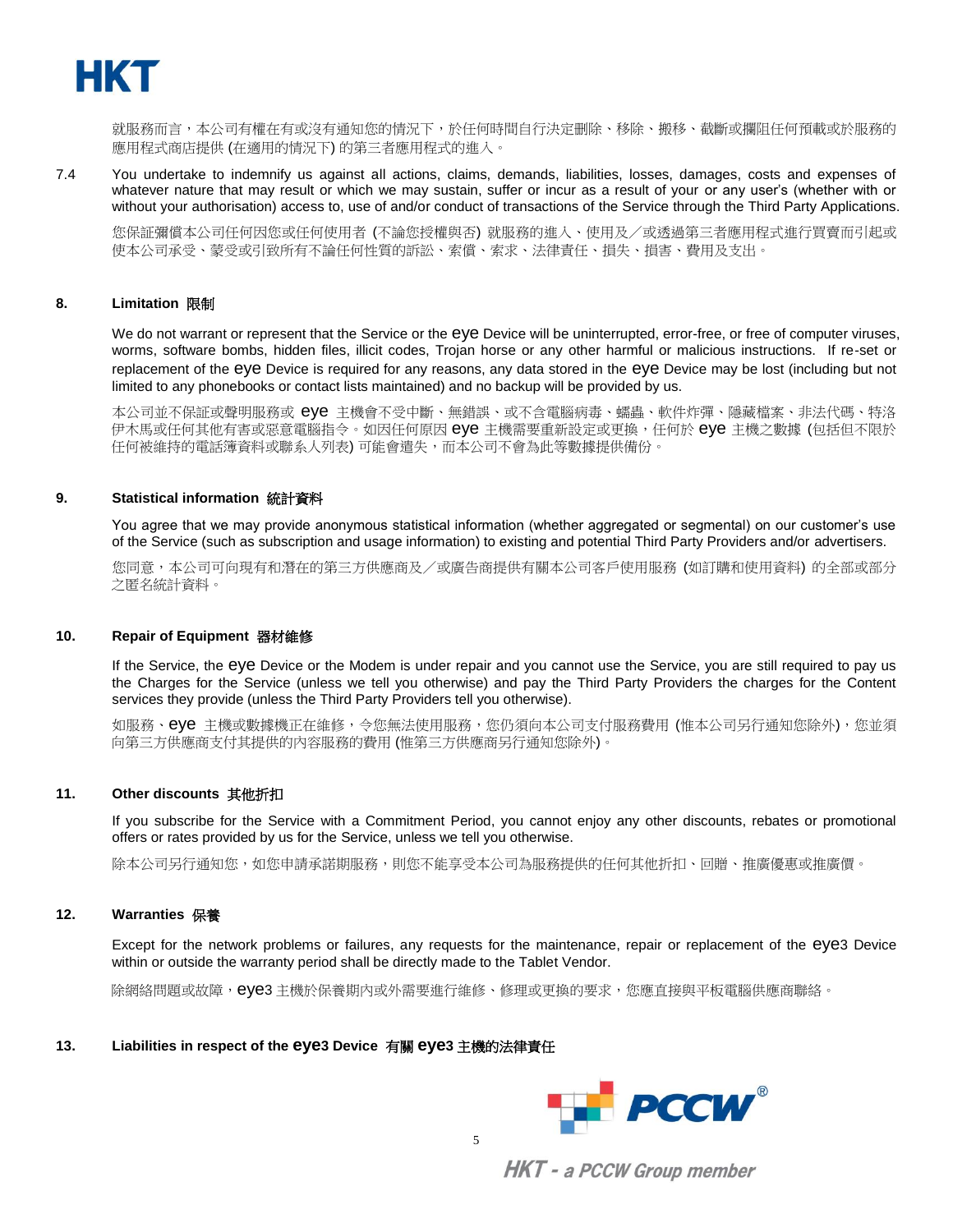

To the extent permitted by law, we expressly disclaim and exclude any representation or warranty, whether express or implied, in relation to the eye3 Device (including but not limited to any product liability, warranties of merchantability, title, fitness for a particular purpose, accuracy and non-infringement) and you expressly waive any claims you or any users of the eye3 Smart Communications Service may have against us or any of our affiliated companies in this regard, and you agree to make any such claims directly to the Tablet Vendor. You undertake to fully indemnify and hold us and our affiliated companies harmless against all actions, claims, demands, liabilities, losses, damages, costs, compensation and expenses of whatever nature that may result or which we and/or our affiliated companies may sustain, suffer or incur as a result of or in connection with your or other users' use of the eye3 Device (including but not limited to any product defects or negligence in the design and the manufacturing of the eye3 Device).

在法律允許的範圍內,本公司概不承擔並免除有關 eye3 主機的任何聲明或保證 (不論明示或暗示),包括但不限於任何產品的責 任、商銷性、所有權、特定用途的適用性、準確性及非侵權性,以及您明確放棄您或任何 eye3 智能生活通訊服務使用者可能就 這方面向本公司或我們任何聯營公司作出的索償,及您同意直接向平板電腦供應商提出任何該類索償。對於本公司及/或我們聯 營公司可能因或有關您或其他 eye3 主機使用者而承受、蒙受或引致的所有不論任何性質的訴訟、索償、索求、法律責任、損 失、損害、費用、賠償及支出 (包括但不限於 eye3 主機的任何產品缺陷或於設計及生產時的疏忽),您保證向本公司及我們聯營 公司作出完全而有效的賠償。

#### **14. Special meanings** 特別涵義

In these Special Conditions, all defined terms shall have the same meanings as those defined in the General Conditions of Telecommunications Service (Consumer Customers) (available at [www.hkt.com/Terms+of+Use\)](http://www.hkt.com/Terms+of+Use), unless otherwise specified in these Special Conditions:

除於本特別條款另有說明,否則在本特別條款下,所有定義的詞語應與電訊服務總則(個人客戶)(可參閱 [www.hkt.com/Terms+of+Use\)](http://www.hkt.com/Terms+of+Use) 所定義的具有相同涵義:

14.1 **Application Developers** means a developer of the Third Party Applications.

**應用程式發展商** 指 第三者應用程式之發展商 。

14.2 **Broadcast Message** means a message in electronic format for offering, advertising or promoting any goods and/or services.

廣播訊息 指 以電子格式所發出之訊息,藉以銷售、推廣或促銷任何商品及/或服務。

14.3 **Content** means any data, information, images, graphics, video or audio content, applications, downloadable files or other multimedia content that can be accessed using the Service, including any Broadcast Messages.

内容 指 可透過使用服務而獲得的任何數據、資料、影像、圖像、影音內容、應用程序、可下載文件或其他多媒體內容,包括任 何廣播訊息。

14.4 **eye Communication Package** or **Service** means the eye service provided by us to you under the Contract, which may include the eye Multimedia Service, the eye Home Smartphone Package, the eye2 Communication Package, the eye Home Tablet Communication Package or the eye3 Smart Communications Service, and where the context requires, shall include the eye Device and the Content.

**eye** 通訊組合或服務 指 由本公司就合約下提供給您的 eye 服務,可包括 eye 多媒睇服務、eye 家居智能電話組合、eye2 通 訊組合、eye 家居平板電腦通訊組合或 eye3 智能生活通訊服務,就文意所指,應包括 eye 主機和內容。

14.5 **eye Device** means the eye device provided by us to you for access of the Service under the Contract, which may be the eye Multimedia Device, the eye Home Smartphone, the eye2 Device, the eye Home Tablet or the eye3 Device.

**eye** 主機 指 由本公司就合約下提供給您的 eye 主機以讓您使用服務,可包括 eye 多媒睇主機、eye 家居智能電話、eye2 主 機、eye 家居平板電腦或 eye3 主機。

14.6 **eye Home Smartphone** means the eye home smartphone device provided by us to you for access of the eye Home Smartphone Package, including the main unit of the eye home smartphone device with cordless headset and AC-DC power

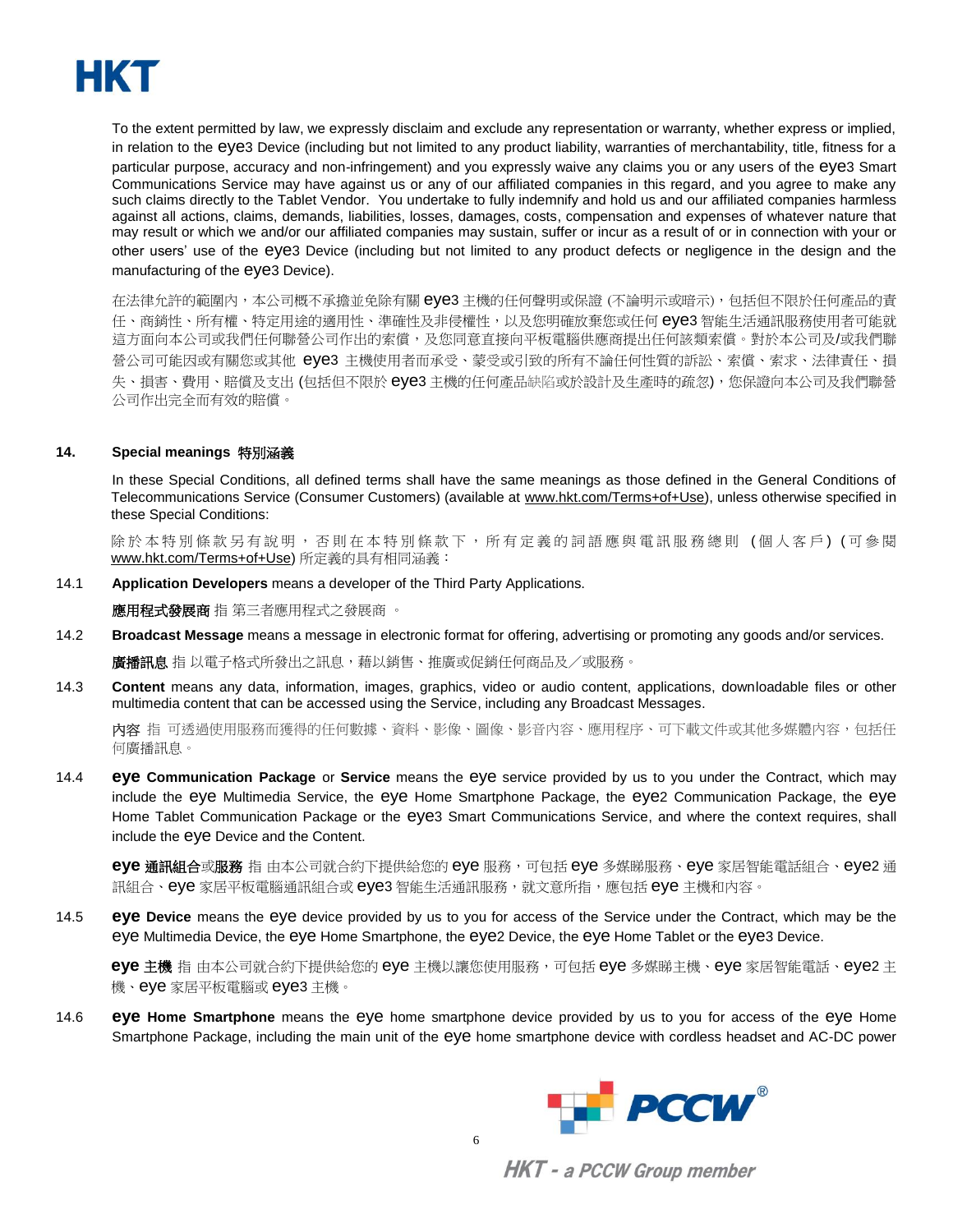

adaptor. The legal title of the eye Home Smartphone belongs to us, whereby the eye Home Smartphone shall be returned to us upon termination of the eye Home Smartphone Package for whatever reason.

**eye** 家居智能電話 指 由本公司提供給您的 eye 家居智能電話 (包括 eye 家居智能電話主機連無線聽筒及 AC-DC 電源轉換 器),以讓您使用 eye 家居智能電話組合。eye 家居智能電話的法定所有權屬於本公司所有,您須於 eye 家居智能電話組合終 止時 (不論任何原因) 歸還 eye 家居智能電話予本公司。

14.7 **eye Home Smartphone Package** means the eye home smartphone package provided by us, including the eye Home Smartphone.

**eye** 家居智能電話組合 指 本公司提供的 eye 家居智能電話組合,包括 eye 家居智能電話。

14.8 **eye Home Tablet** means the eye home tablet provided by us to you for access of the eye Home Tablet Communication Package, including the main unit of the eye Wi-Fi home tablet, lithium polymer rechargeable battery, charging dock and AC-DC power adaptor.

**eye** 家居平板電腦 指 本公司提供給您的 eye 家居平板電腦 (包括 eye Wi-Fi 家居平板電腦主機、鋰離子充電電池、充電底座 及 AC-DC 電源轉換器),以讓您使用 eye 家居平板電腦通訊組合。

14.9 **eye Home Tablet Communication Package** means the eye home tablet communication package provided by us, including the eye Home Tablet.

**eye** 家居平板電腦通訊組合 指 本公司提供的 eye 家居平板電腦通訊組合,包括 eye 家居平板電腦。

14.10 **eye Multimedia Device** means the eye multimedia device provided by us to you for access of the eye Multimedia Service, including the main unit of the eye multimedia device with headset and AC-DC power adaptor. The legal title of the eye Multimedia Device belongs to us, whereby the eye Multimedia Device shall be returned to us upon termination of the eye Multimedia Service for whatever reason.

**eye** 多媒睇主機 指 本公司提供給您的 eye 多媒睇主機 (包括 eye 多媒睇主機連聽筒及 AC-DC 電源轉換器),以讓您使用 eye 多媒睇服務。eye 多媒睇主機的法定所有權屬本公司所有,您須於 eye 多媒睇服務終止時 (不論任何原因) 歸還 eye 多媒睇主 機予本公司。

14.11 **eye Multimedia Service** means the eye multimedia service provided by us, including the eye Multimedia Device.

**eye** 多媒睇服務 指 本公司提供的 eye 多媒睇服務,包括 eye 多媒睇主機。

14.12 **eye2 Communication Package** means the eye2 communication package provided by us, including the eye2 Device.

**eye2** 通訊組合 指 本公司提供的 eye2 通訊組合,包括 eye2 主機。

14.13 **eye2 Device** means the eye device provided by us to you for access of the eye2 Communication Package, including the main unit of the eye Wi-Fi tablet, lithium polymer rechargeable battery, charging dock and AC-DC power adaptor.

**eye2** 主機 指 本公司提供給您的 eye2 主機 (包括 eye Wi-Fi 平板電腦主機、鋰離子充電電池、充電底座及 AC-DC 電源轉換 器),以讓您使用 eye2 通訊組合。

14.14 **eye3 Device** means any designated tablet or device provided by us to you for access of the eye3 Smart Communications Service, including the main unit of the Wi-Fi tablet, lithium polymer rechargeable battery, charging dock and AC-DC power adaptor.

**eye3** 主機 指本公司提供給您的任何指定平板電腦或主機 (包括 Wi-Fi 平板電腦主機、鋰離子充電電池、充電底座及 AC-DC 電 源轉換器),以讓您使用 eye3 智能生活通訊服務。

14.15 **eye3 Smart Communications Service** means the eye3 smart communications service provided by us, including the eye3 Device.

**eye3** 智能生活通訊服務 指 本公司提供的 eye3 智能生活通訊服務 (包括 eye3 主機)。